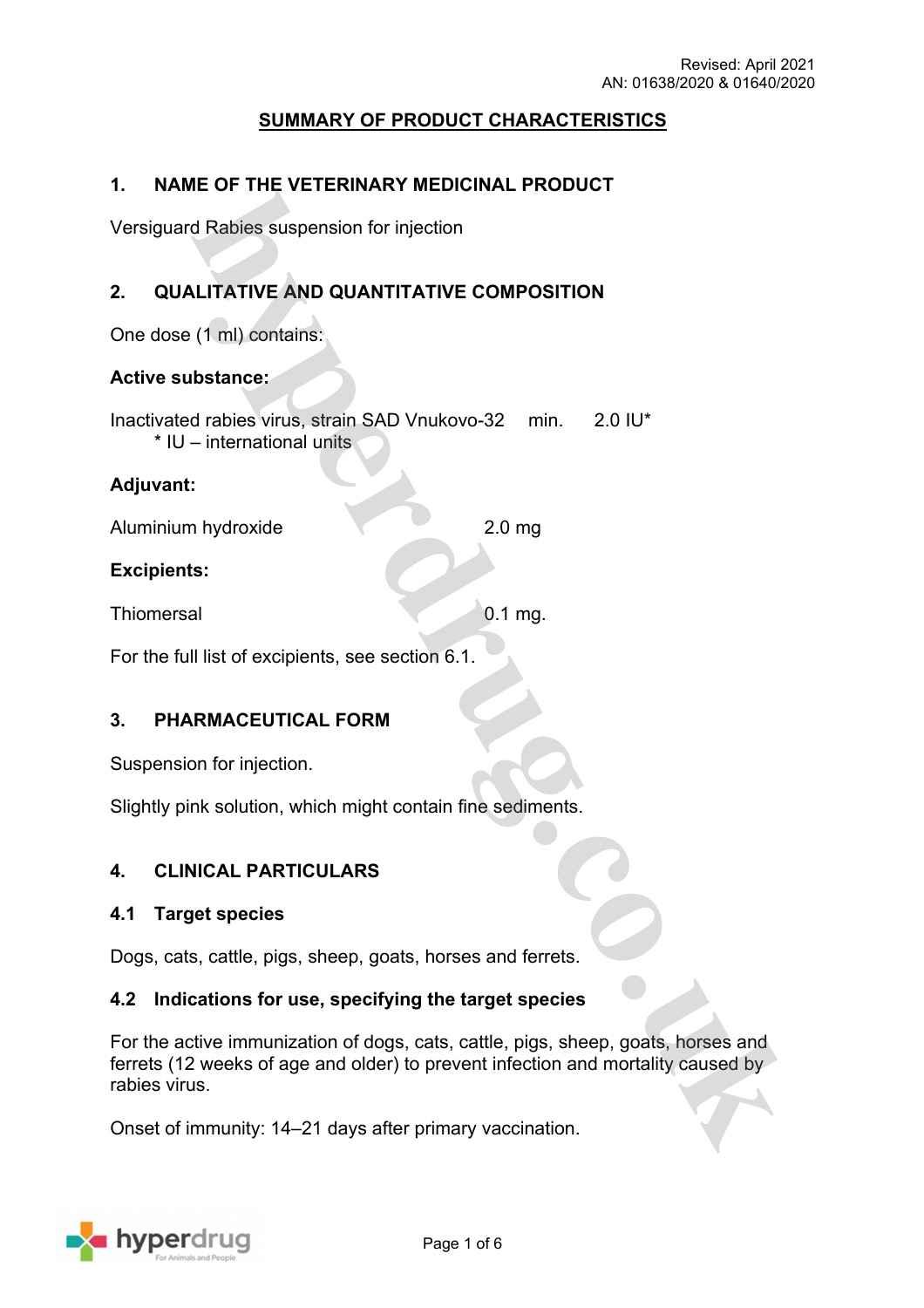# **Duration of immunity:**

**Dogs:** At least three years following the primary vaccination course. **Cats, cattle, pigs, sheep, goats, horses and ferrets**: At least one year after primary vaccination, and two years after booster vaccinations.

# **4.3 Contraindications**

Do not use in animals that are showing signs of rabies or that are suspected of being infected with rabies virus.

Do not use in cases of hypersensitivity to the adjuvant or to any of the excipients.

# **4.4 Special warnings for each target species**

Vaccinate healthy animals only.

### **4.5 Special precautions for use**

Special precautions for use in animals

Not applicable.

Special precautions to be taken by the person administering the veterinary medicinal product to animals

In the case of accidental self-injection, seek medical advice immediately and show the package leaflet or the label to the physician*.*

# **4.6 Adverse reactions (frequency and seriousness)**

A transient swelling may occur at the injection site following subcutaneous administration in all target species in very rare cases. The swelling may reach a maximum diameter of up to 10 mm, and in rare cases be associated with mild discomfort. These reactions usually resolve within 10 days.

Transient mild pain (which in rare cases may be associated with swelling) at the site of injection following intramuscular administration in any other target species than dogs may very rarely occur. The swelling may reach a maximum diameter of up to 2 cm. These reactions usually resolve within 7 days.

Hypersensitivity reactions may occur very rarely. If such a reaction occurs, appropriate treatment should be administered without delay.

The frequency of adverse reactions is defined using the following convention:

- very common (more than 1 in 10 animals treated displaying adverse reaction(s))
- common (more than 1 but less than 10 animals in 100 animals treated)
- uncommon (more than 1 but less than 10 animals in 1,000 animals treated)
- $-$  rare (more than 1 but less than 10 animals in 10,000 animals treated)
- very rare (less than 1 animal in 10,000 animals treated, including isolated reports).

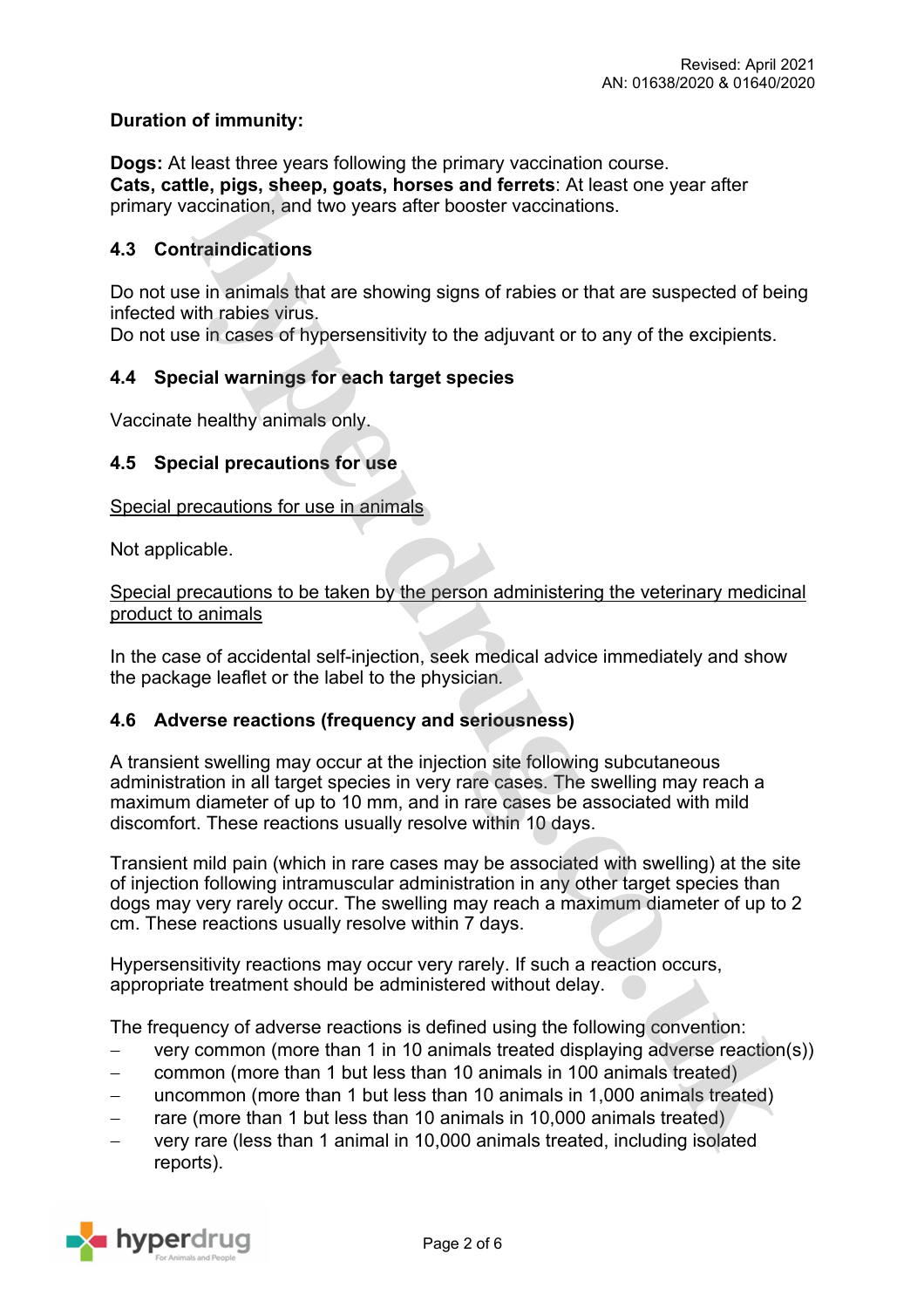# **4.7 Use during pregnancy, lactation or lay**

Can be used during pregnancy.

The vaccine has not been extensively tested in lactating animals. However, the limited data that are available indicate that administration of the vaccine to lactating animals will not be associated with an increased incidence of adverse reactions.

## **4.8 Interaction with other medicinal products and other forms of interaction**

### **Dogs**

Safety and efficacy data are available which demonstrate that this vaccine can be administered subcutaneously in dogs on the same day as any other vaccine from the Vanguard range (Vanguard 7, Vanguard Plus 7, Vanguard Plus 5, Vanguard Plus 5L, Vanguard Pup, Vanguard Puppy, Vanguard CPV, Vanguard CPV +L, Vanguard DA2Pi, Vanguard DA2Pi+L, Vanguard Lepto ci where approved), either mixed or at different sites. The duration of immunity for the Vanguard range when used with Versiguard Rabies has not been established.

After concurrent or mixed administration of Versiguard Rabies and Vanguard canine range, vaccinated dogs may have a transient swelling (up to 6 cm) at the injection site and a transient swelling of the sub-mandibular and/or pre-scapular lymph nodes at the injection site 4 hours after vaccination. These signs resolve within 24 hours.

Safety and efficacy data are available which demonstrate that this vaccine can also be used as solvent for the live vaccines of the Versican Plus range (Versican Plus DHPPi, DHP, DP, P and Pi) and administered subcutaneously in dogs. After mixed administration with the Versican Plus range vaccinated dogs may commonly have a transient swelling (up to 5 cm) at the injection site. The swelling can occasionally be painful, warm or reddened. Any such swelling will either have spontaneously resolved or be greatly diminished by 14 days after vaccination. In rare cases gastrointestinal signs such as diarrhoea and vomiting or anorexia and decreased activity are possible.

### Other target species

No information is available on the safety and efficacy of this vaccine when used with any other veterinary medicinal product. A decision to use this vaccine before or after any other veterinary medicinal product therefore needs to be made on a case-bycase basis.

# **4.9 Amounts to be administered and administration route**

Dogs: Administer by subcutaneous injection. All other species: Administer by subcutaneous or intramuscular injection.

Shake the vial before use.

Dosage:

A single dose inoculation of 1 ml is sufficient irrespective of age, weight or breed of animal.

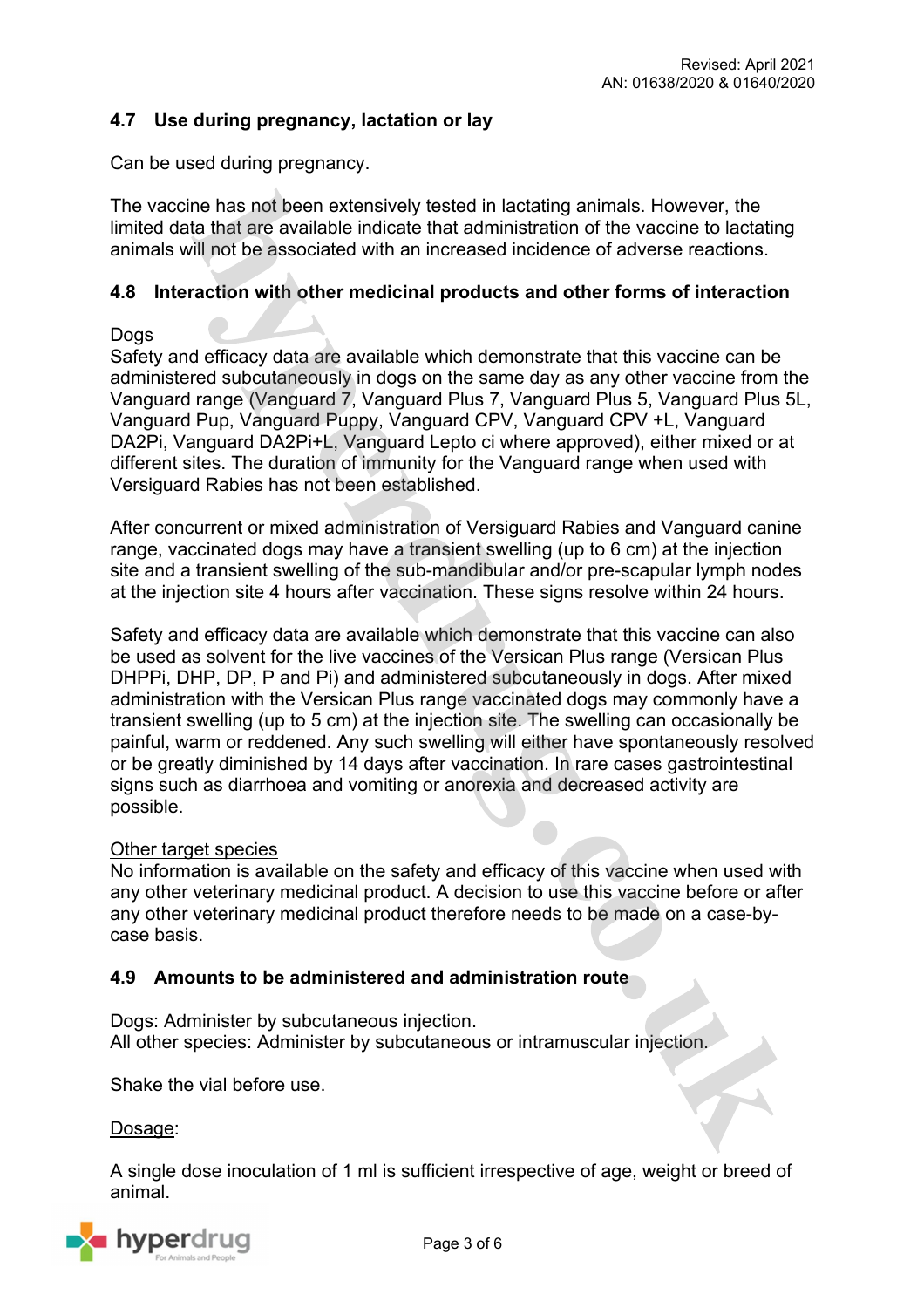# Primary vaccination:

Animals of all target species can be vaccinated from 12 weeks of age.

Primary vaccination is with a single dose of vaccine.

## Revaccination:

**Dogs**: A single dose of Versiguard Rabies should be given every 3 years. Antibody titres drop over the course of the 3-year duration of immunity, although dogs are protected when challenged. In case of travelling to risk areas or outside the EU, veterinary surgeons may wish to give additional rabies vaccinations to ensure that the vaccinated dogs have an antibody titre  $\geq 0.5$  IU/ml, which is generally regarded as sufficiently protective and that they meet the travel test requirements (antibody titres  $\geq 0.5$  IU/ml).

**Cats, cattle, pigs, sheep, goats, horses and ferrets:** Animals should be revaccinated with one dose of vaccine 1 year after primary vaccination.

After the first booster vaccination (administered 1 year after primary vaccination), animals should be revaccinated every 2 years with one dose of vaccine.

#### Use as solvent for the Versican Plus range

The contents of a single vial of Versican Plus vaccine should be reconstituted with the contents of a single vial of Versiguard Rabies (instead of the solvent). Once mixed, the contents of the vial should appear a pink/red or yellowish colour with a slight opalescence. The mixed vaccines should be injected immediately via the subcutaneous route.

### Co-administration with Vanguard canine range

To mix both products, Vanguard vaccines should be reconstituted according to their SPCs. The reconstituted vial will be well shaken and then mixed with 1 ml of Versiguard Rabies either in the Versiguard Rabies vial or the syringe. Versiguard Rabies will be well shaken before use. The mixed vaccines will be gently shaken and then administered immediately by subcutaneous injection.

## **4.10 Overdose (symptoms, emergency procedures, antidotes), if necessary**

Local reactions after subcutaneous vaccination with an overdose tended to larger (up to 12 mm in diameter) than after a standard dose.

### **4.11 Withdrawal period**

Dogs, cats, ferrets: Not applicable. Cattle, pigs, sheep, goats, horses: Zero days.

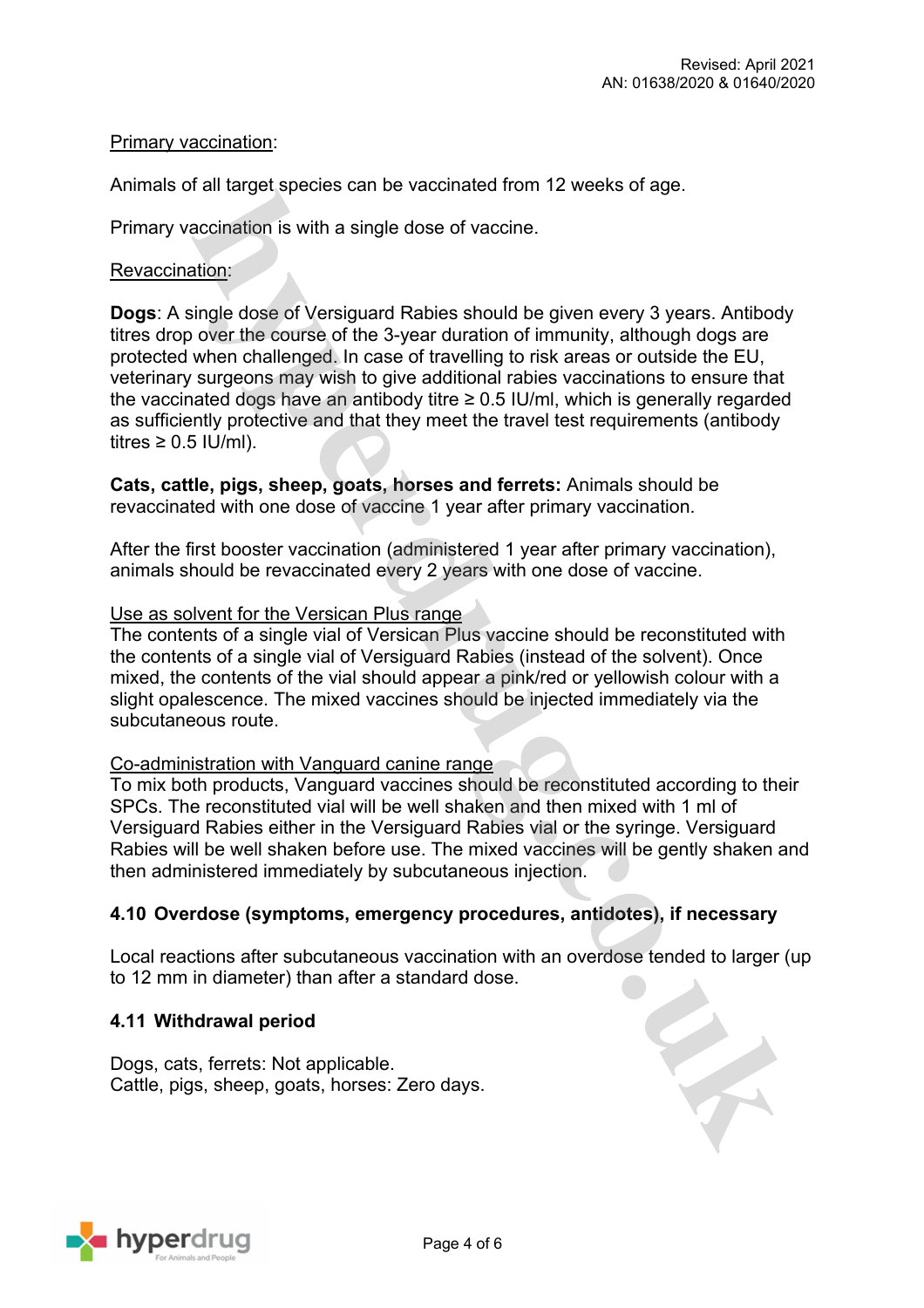# **5. IMMUNOLOGICAL PROPERTIES**

Pharmacotherapeutic group: immunologicals for Canidae, inactivated viral vaccines for dogs.

ATCvet code: QI07AA02.

The vaccine stimulates active immunity in the target species against rabies.

As required by the European Pharmacopoeia, efficacy was demonstrated by challenge in dogs and cats, and by serology in the other target species. One year after primary vaccination, 100% of dogs and cats vaccinated via either the subcutaneous or intramuscular routes were protected against challenge. Two years after booster vaccination, protection rates against challenge were 92% of cats vaccinated via either the subcutaneous or intramuscular routes. Three years after primary vaccination, 96% of dogs vaccinated by subcutaneous route were protected against challenge. Protection rates against challenge in dogs and cats, and serology results for the other target species, comply with the efficacy criteria of the European Pharmacopoeia for inactivated rabies vaccine at both the one-year, two-year and three-year assessments.

# **6. PHARMACEUTICAL PARTICULARS**

# **6.1 List of excipients**

**Thiomersal** Aluminium hydroxide (as 2% of aluminium hydroxide gel) Water for injections

# **6.2 Major incompatibilities**

Do not mix with any other veterinary medicinal product other than vaccines of the Vanguard range containing CDV, CAV, CPV, CPiV and *Leptospira* or Versican Plus range containing CDV, CAV, CPV and/or CPiV.

# **6.3 Shelf life**

Shelf life of the veterinary medicinal product as packaged for sale: 2 years.

Shelf life after first opening the immediate packaging: 10 hours.

# **6.4 Special precautions for storage**

Store in a refrigerator (2  $\degree$ C – 8  $\degree$ C). Do not freeze. Protect from light.

### **6.5 Nature and composition of immediate packaging**

The vaccine is supplied in type I (1 ml, 10 ml) glass vials complying with Ph. Eur., sealed with a bromobutyl rubber stopper and aluminium cap.